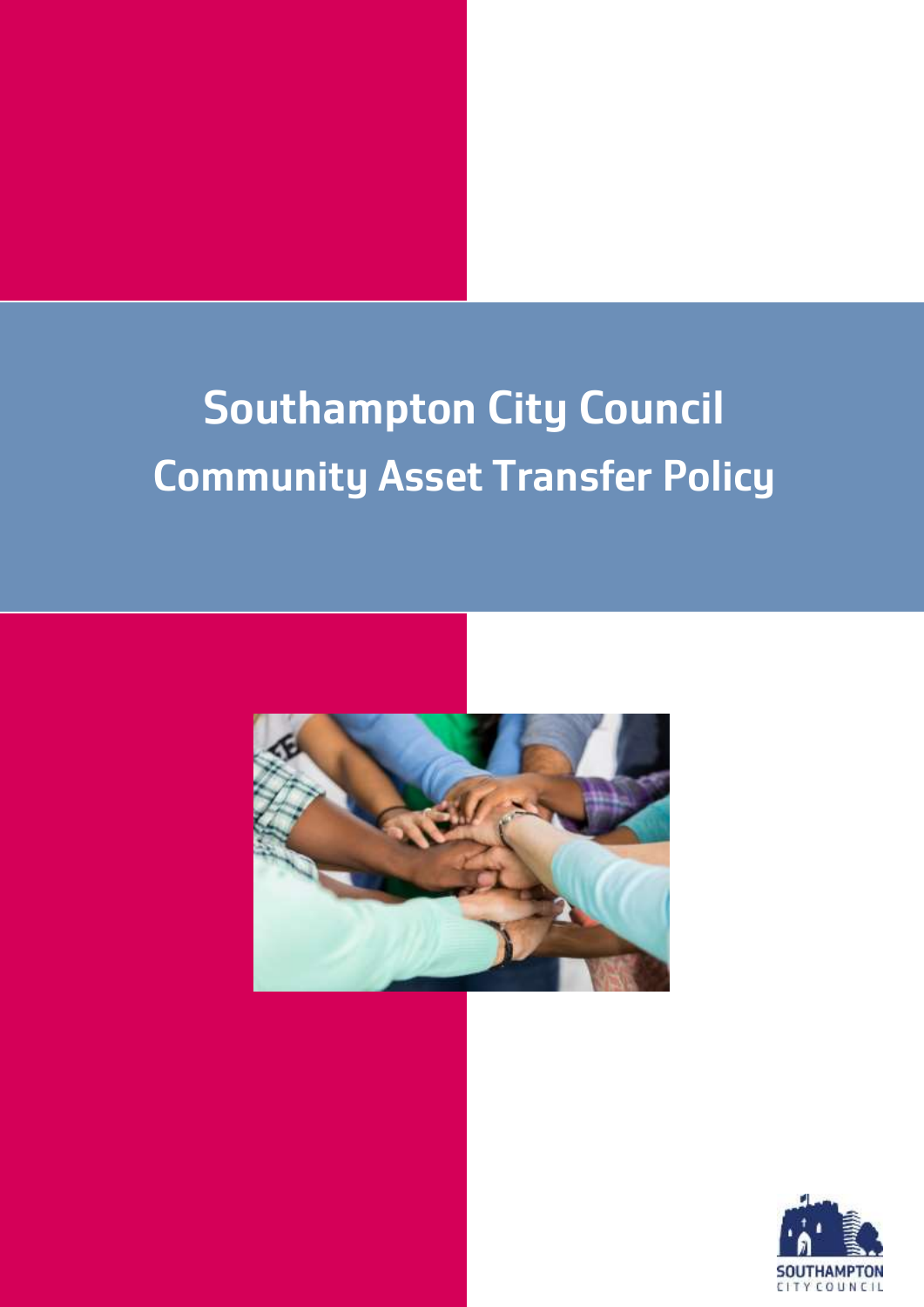# **Southampton City Council Community Asset Transfer Policy**

## **Contents**

| <b>Community Asset Transfer Policy</b> |                                                                                                       |                          |            |  |  |
|----------------------------------------|-------------------------------------------------------------------------------------------------------|--------------------------|------------|--|--|
| <b>Version</b>                         | V2                                                                                                    | <b>Approved by</b>       | Cabinet    |  |  |
| Date last<br>amended                   | 06/02/2018                                                                                            | Approval<br>date         | 17/04/2018 |  |  |
| Lead<br>officer                        | Vanessa Shahani, Service Lead,<br><b>Business Services, Business</b><br><b>Operations and Digital</b> | <b>Review date</b>       | 30/04/2019 |  |  |
| Contact                                | CAT@southampton.gov.uk                                                                                | <b>Effective</b><br>date | 01/05/2018 |  |  |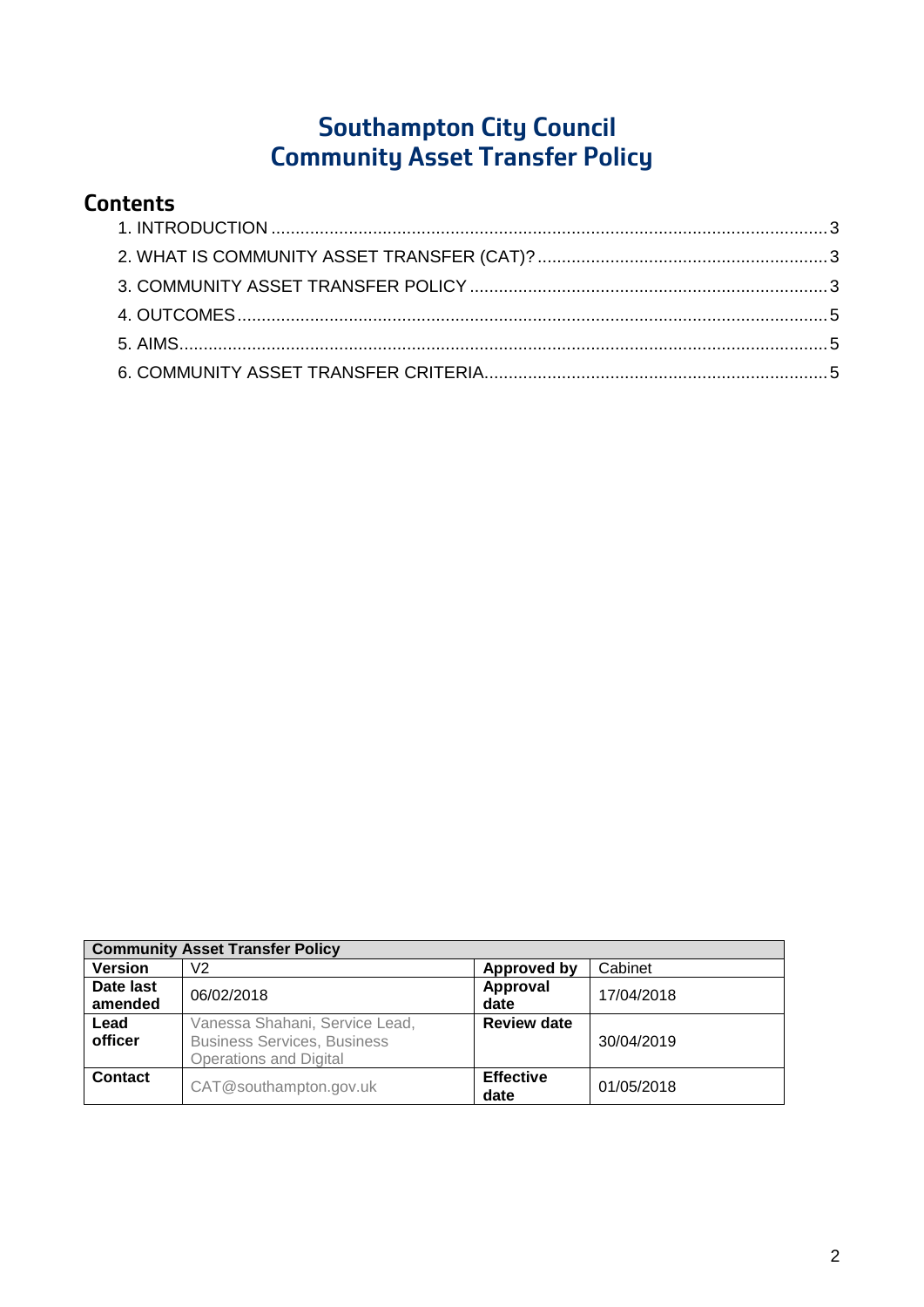#### <span id="page-2-0"></span>**1. INTRODUCTION**

The council sees community asset transfer as a positive opportunity to encourage and strengthen long term partnerships with community, voluntary and faith based organisations that will contribute towards enhancing communities and their involvement in Southampton.

The council has been developing its strategic approach to asset management which includes community used buildings in localities. Community asset transfer offers a way of reconciling the consolidation of assets belonging to the council with a genuine community empowerment approach that seeks to build the capacity of local groups.

The council believes that through such asset transfer, local groups will be able to gain access to and secure other sources of additional investment, develop innovative and creative partnerships and thus secure the future of assets into the longer term.

## <span id="page-2-1"></span>**2. WHAT IS COMMUNITY ASSET TRANSFER (CAT)?**

The council owns and manages a wide variety of property assets including land and buildings. The council defines a Community Asset as a building and/or land that has a community use and from which a community based activity or service is delivered. Asset transfer means moving the responsibility for the ownership, management and running of assets from the council to a community, voluntary or faith based organisation. Transfers are therefore done on a full repairing, maintenance and insuring basis. Community asset transfer has the potential to achieve a range of key objectives from promoting civic renewal, community cohesion, active citizenship and improving local public services to tackling poverty and promoting economic regeneration

CAT relates primarily to long leasehold (25–125 years) or freehold arrangements with community, voluntary or faith based organisations. This will apply either where the council owns the freehold or has a long lease that can be transferred to another organisation. The terms of transfer to an organisation will be negotiated on a case by case basis. This strategy applies to council owned assets where community based services and activities are offered, or have the potential to be, for the benefit of local residents. The council will not consider applications for transfer with respect to schools, social care establishments, sheltered accommodation and other properties from which council run services are delivered that are not deemed by the council as suitable for transfer, youth and play buildings are also currently excluded. The council will not transfer properties to be used solely for religious activities. The council also retains the right not to transfer assets that have been identified as potentially having significant capital receipt.

The council recognises that in some cases, buildings that are available for CAT may not be vacant and a transfer may take place with a sitting tenant. In such situations details will be discussed on an asset by asset basis in liaison with the existing tenants, relevant council departments and other stakeholders (where applicable)

#### <span id="page-2-2"></span>**3. COMMUNITY ASSET TRANSFER POLICY**

Our policy is based on our commitment to community empowerment and supports the development and sustainability of a thriving community and voluntary sector. This policy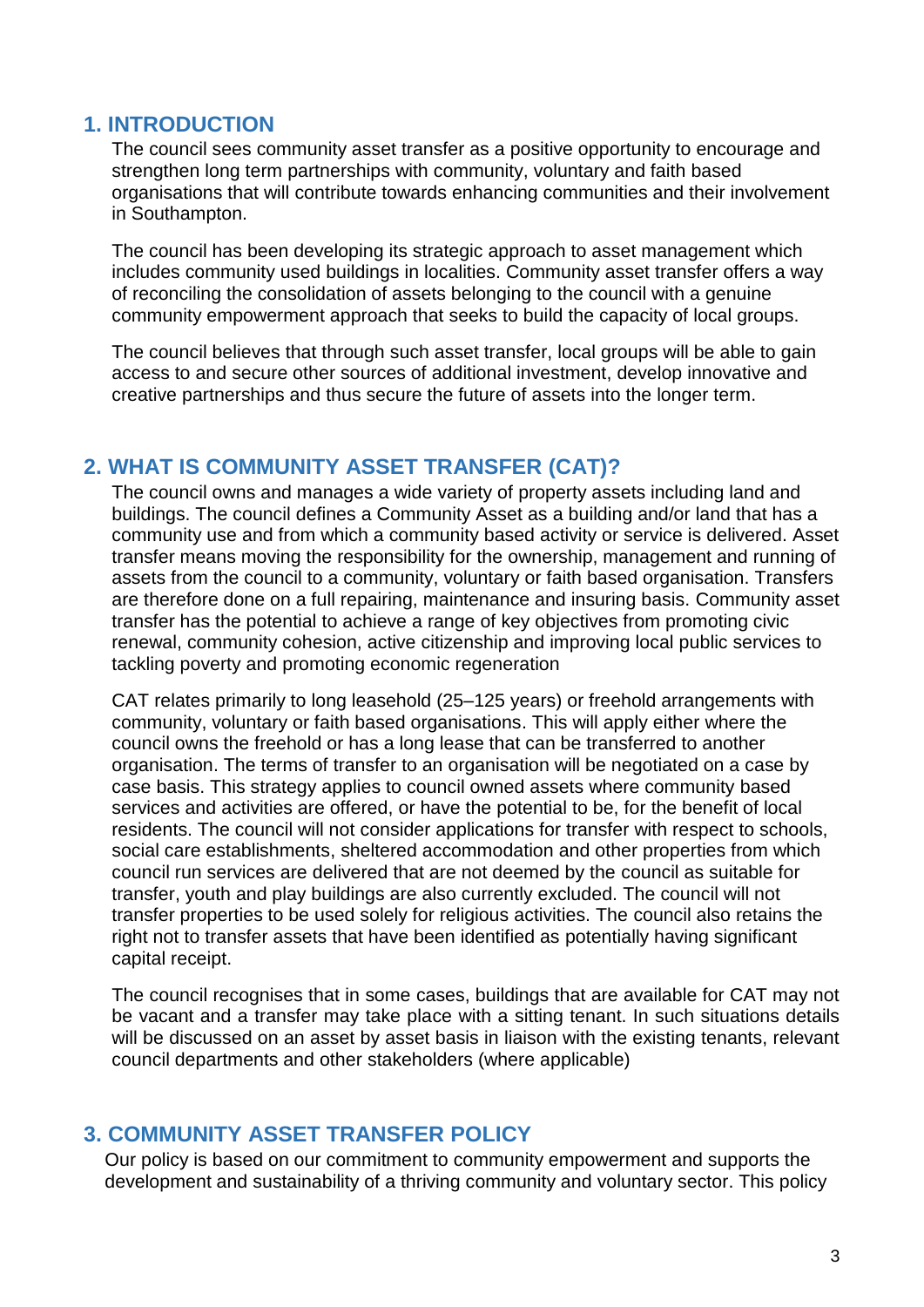sets out the principles and process we will use to manage applications for the transfer of community based buildings or land to a voluntary, community or faith organisation, in a way that also complies with the council's Corporate Property Strategy and other relevant council policies.

This policy will take into account relevant legislation that relates to the transfer of land or buildings at less than market value, provided the transfer is likely to contribute to the "promotion or improvement" of the economic, social or environmental well-being of the area, and the difference between market value and actual price paid is less than £2 million (If the difference is more than £2 million then the request will require ministerial approval). The council's disposal's policy reflects this legislation and all transfers will ultimately be considered by Cabinet.

We recognise that community asset transfer comes with risks and liabilities to both the council as well as community, voluntary and faith based organisations. Therefore the process must include a robust framework to assess and manage risks so that all parties can make informed decisions. The Council's policy to enable the transfer of assets is based on the following principles:

- **Transparency in process, timescales and decision making**
- Partnership with community, voluntary and faith organisations and encouragement of collaboration between groups
- **Inclusivity of provision so that the assets remain genuinely open and** accessible to all sections of the community irrespective of their faith, culture, gender, sexuality or religion
- Evidence based rationale for the transfer of assets each proposal will be based on individual merits
- Any proposed transfer of asset must promote social, economic or environmental wellbeing and support the aims and priorities of the council
- Asset transfer will be in exchange for the agreement by the community, voluntary or faith based organisation to deliver agreed benefits to local people
- Existing tenants will be given 'first right of refusal'
- The council's interest on nominal value freehold sales will be protected by reserving pre-emption or 'buy back' rights. These 'buy back' rights to recognise the value of the investment in the asset post transfer
- Transfers will include clauses to prevent the asset being assigned or sold for unintended financial gain and loss of community benefits.
- In the case of a multiple community asset transfer to one provider, operating a mixed portfolio of community and commercial use, the terms of the transfer will ensure that buildings remain for community benefit and use as long as there is a need. Any change in use needs to reflect planning policy and will be subject to the commissioning of an independent community needs survey to demonstrate there is no longer a need for the building. The terms of the transfer will also require that any capital or revenue gained from any change in use will be reinvested back into community provision in the city.
- Disposals at less than best consideration will follow relevant legislation, Government guidance and the Royal Institute of Chartered Surveyors (RICS) guidance and state the best consideration that would otherwise have been received.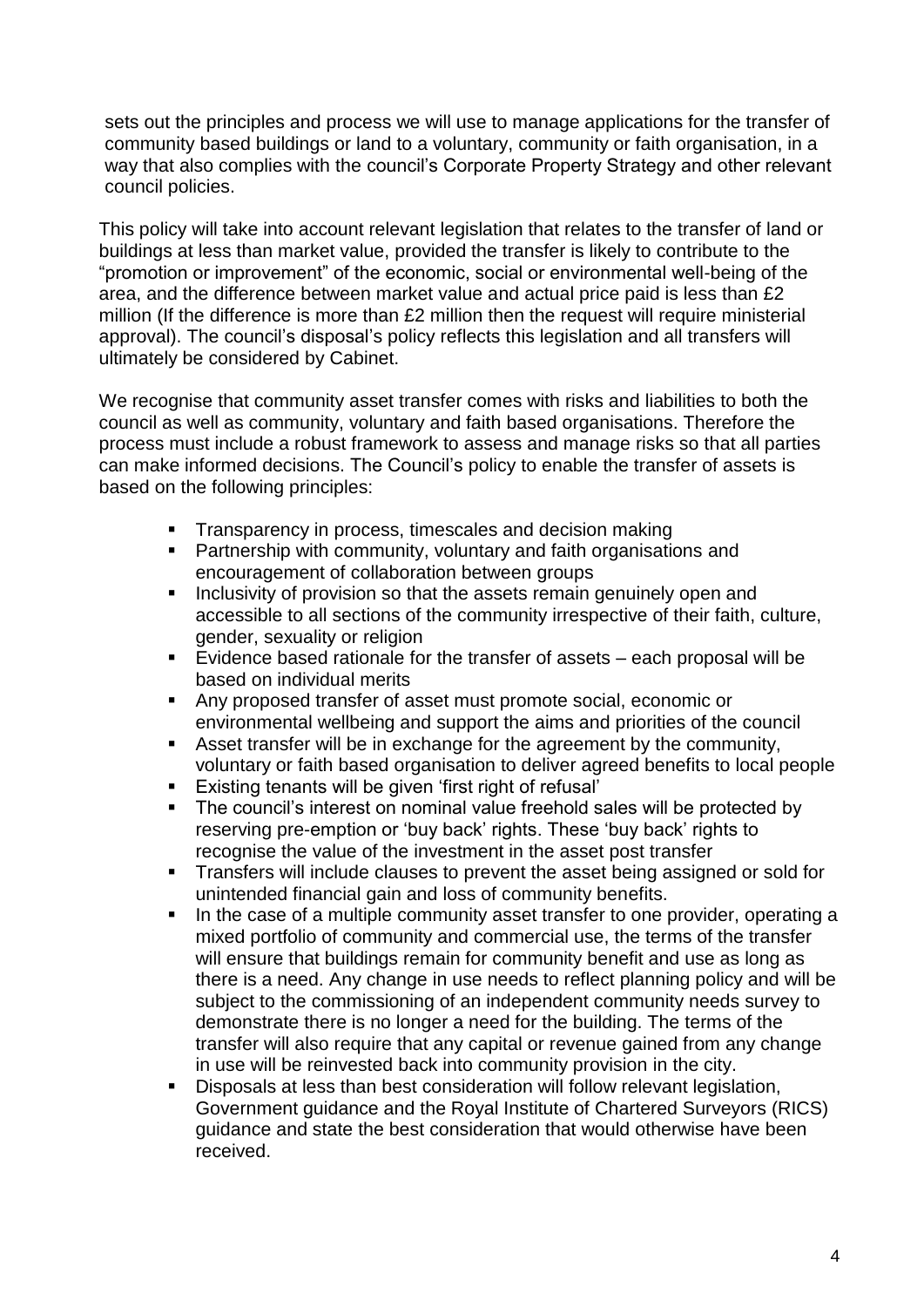### <span id="page-4-0"></span>**4. OUTCOMES**

The council wants to achieve the following outcomes through community asset transfer:

- Community empowerment and benefits to the wider local community
- Capacity building through the use of local skills, experience, knowledge and time
- Retaining valued local provision, thus improving local services in times of austerity, while contributing to savings
- **Delivering local services that address local needs through community led and** community controlled assets
- Extending the use of a building or land
- Value for money and the ability to draw in other sources of funding not available to the council
- Social enterprise and social wellbeing, including community cohesion
- Financial viability, long term sustainability and external investment
- Delivery of council objectives through other partners
- A stimulus to partnership working

#### <span id="page-4-1"></span>**5. AIMS**

The council recognises that the increasing emphasis on community resilience means that it is even more important to work closely in partnership with local community, voluntary and faith based groups that can help us achieve the outcomes of delivering quality services, tackling poverty, protecting vulnerable people and encouraging growth and sustainability. Our aims are to:

- Encourage and support the retention of local facilities which are used for a variety of social, community and public purposes without the use of council funds in the future – on the basis that we are satisfied that the business case for such a transfer is financially viable and sustainable in the long term
- **Increase the effectiveness and efficiency of council owned community assets** through local management
- Maintain local public facilities through community management
- Explore innovative ways of enhancing existing community facilities, for example by transferring multiple assets to one provider who can then deliver benefits linked to economies of scale. This could include balancing income streams from commercial and community property portfolios.

#### <span id="page-4-2"></span>**6. COMMUNITY ASSET TRANSFER CRITERIA**

In the interest of supporting a vibrant local community and voluntary sector, the council will consider and prioritise the transfer of assets to local organisations. Therefore, it is unlikely that the council will prioritise transfer of assets to organisations whose remit is regional or nationwide. The prioritisations will be based on a geographical analysis of the community based properties within an area and the needs of that area. The transfer of assets may be to either long established, stable and secure formal organisations or newly formed community based groups provided they can demonstrate they have the necessary expertise and experience to manage the asset. Each application will be considered on a case by case basis.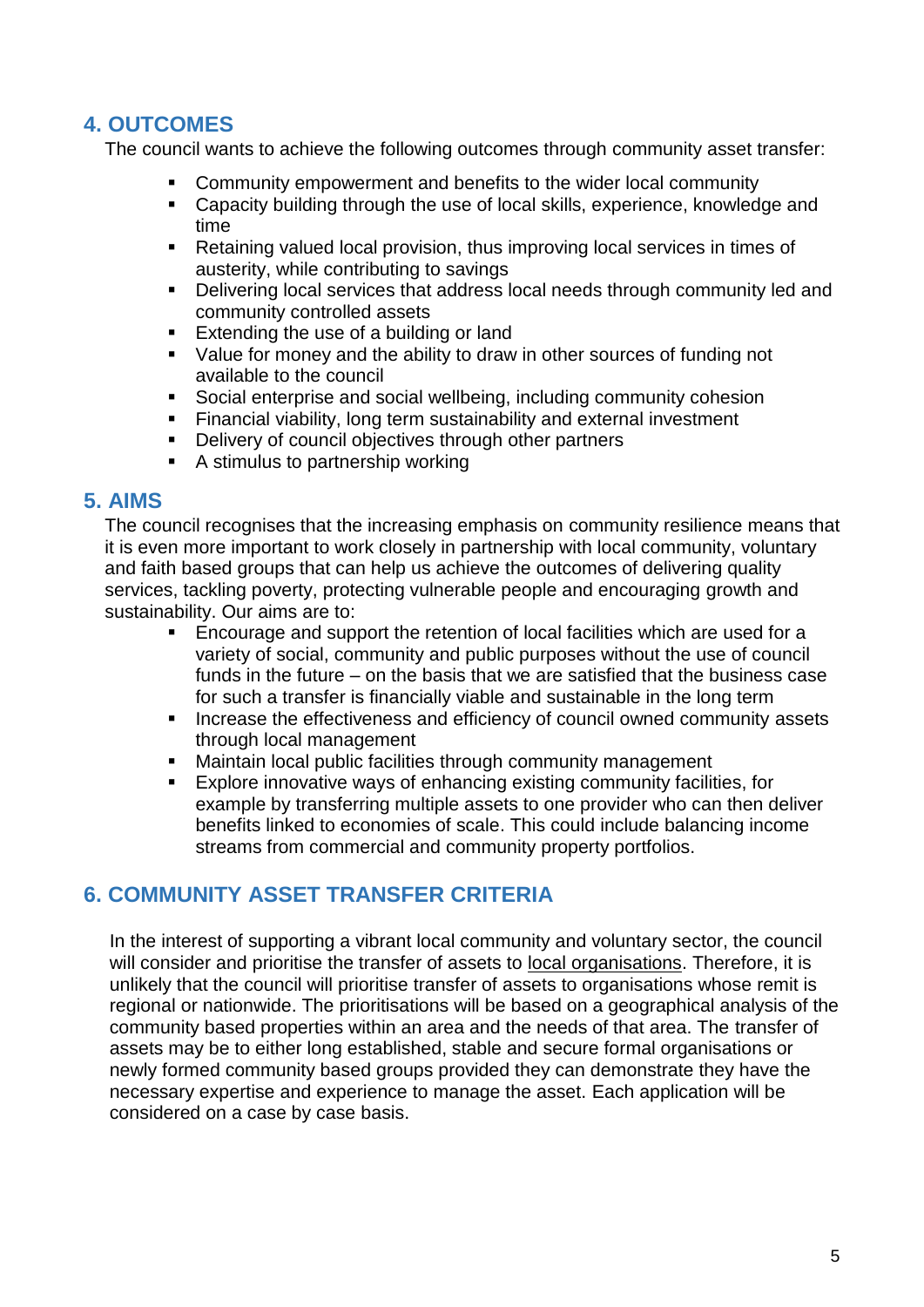The council will consider transferring assets in the following circumstances:

- They must be in the ownership of the council or have a long lease that can be transferred to a third party
- They are currently delivering community based services where there is a demonstrable need for the asset and associated services to continue
- They are assets that the council has identified in savings proposals, or as potentially surplus or where there is no clear rationale for the retention to continue due to cost of maintenance, condition of the building or low levels of usage

The council will not consider applications for transfer in the following circumstances:

- Assets which accommodate fixed or core services (e.g. schools, social care establishments, sheltered accommodation etc. - this is not an exhaustive list)
- Assets which have been identified as having a potential significant capital receipt, or where a significant amount of revenue income would be lost unless the council's Cabinet deem the social, environmental and/or economic benefits match/outweigh any potential financial loss
- Assets which have been identified as being required for strategic, planning or redevelopment/regeneration reasons
- Transfers to individuals or businesses to be used **purely** as a vehicle for commercial ventures. This does not include, for example, charitable organisations with trading arms, where profits are given back to communities.
- **Transfers to individuals**
- Where transfers contravene State Aid or procurement rules
- Assets which may be used solely for religious or political purposes/activities.

This is to ensure that any successful transfer is sustainable, will be of benefit to local communities as well as the voluntary, community or faith organisation and will instil long term reassurance for the community which it serves.

The final decision on any transfer will be taken by the council in line with the council's constitution at the time.

#### **6.1 Who can apply?**

Community, voluntary or faith organisations who can demonstrate that they are or will be:

- **Properly constituted with strong and open governance arrangements**
- $\blacksquare$  In a position to hold property
- Able to demonstrate strong financial and performance management and accountable processes
- Non-profit making and exist for community/ social/ environmental/ economic benefit, whilst recognising that they may have a business element to how they operate, such as a community café. However, this type of business and financial gain will not be the main driver and it will not distribute any financial surplus to owners or members but apply it to serving its core community aims and objectives
- Open to and demonstrate an inclusive approach to members of the wider community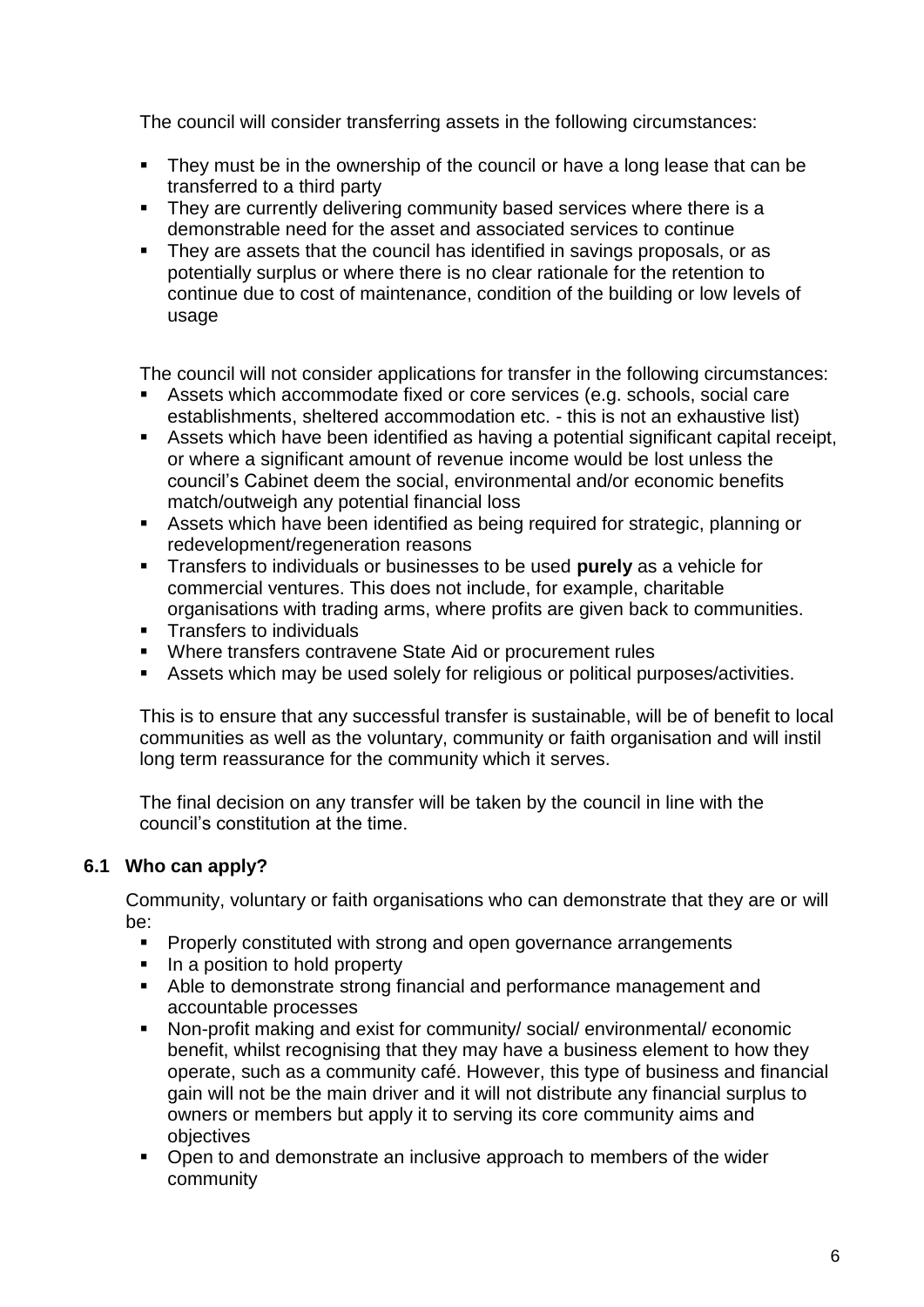#### **6.2 Assessment Criteria**

Any application received will be assessed. Applicants must demonstrate how they meet the following criteria:

- Clear benefits to the council, its aims and priorities, the community based group and the wider community to justify the subsidised transfer
- Demonstrate that the asset will continue to be used to support local community based services and activities
- Strong and robust governance arrangements (including how local people will be involved in decision making in relation to the building/land and its use)
- Evidence of a track record in delivering services and/or managing property (if a new group evidence of this track record linked to management committee members and/or staff and volunteers)
- Have in place a robust and sustainable business plan or show the willingness to create an acceptable plan within a specified time frame before the building is transferred. This business plan will need to:
	- Demonstrate a realistic approach to managing and running the facility
	- **If Identify sources of finance that asset transfer will release or attract, future** investment in and maintenance of the asset
	- **Include a needs assessment**
	- **Describe the planned outcomes and social, economic and environmental** benefits to result from the asset transfer
	- **If Identify liabilities and how these will be addressed**
	- **Provide evidence of the capability and skills within the community based** group to manage, repair and maintain, insure and sustain the asset transfer including a capacity building plan and how this will be delivered
	- Outline how much space is required and its potential usage, how services and activities will be `ioined up' with those of other organisations to maximise the efficient use of the asset by providing new and innovative services, which may be linked to current council provision
	- **Provide evidence of compliance with legislation and regulatory controls** such as equality legislation, child and vulnerable adult protection, health and safety, employment and plans for regular monitoring and evaluation

#### **6.3 Risk Management**

It is accepted that there are a number of risks which may arise from asset transfer. The proposals must show that the group has considered the key risks and how they will be managed, including:

- **Potential for a negative impact on community cohesion**
- **•** Potential loss of existing community services or facilities
- Capacity of recipient to deliver promised services/outcomes
- **Control of asset by unrepresentative minority**
- **Conflict with other legal, regulatory constraints**
- **Potential for ongoing council liability**
- **Financial sustainability**
- Lack of value for money
- Conflict with other funders
- **Potential unfair advantage for one group over another**